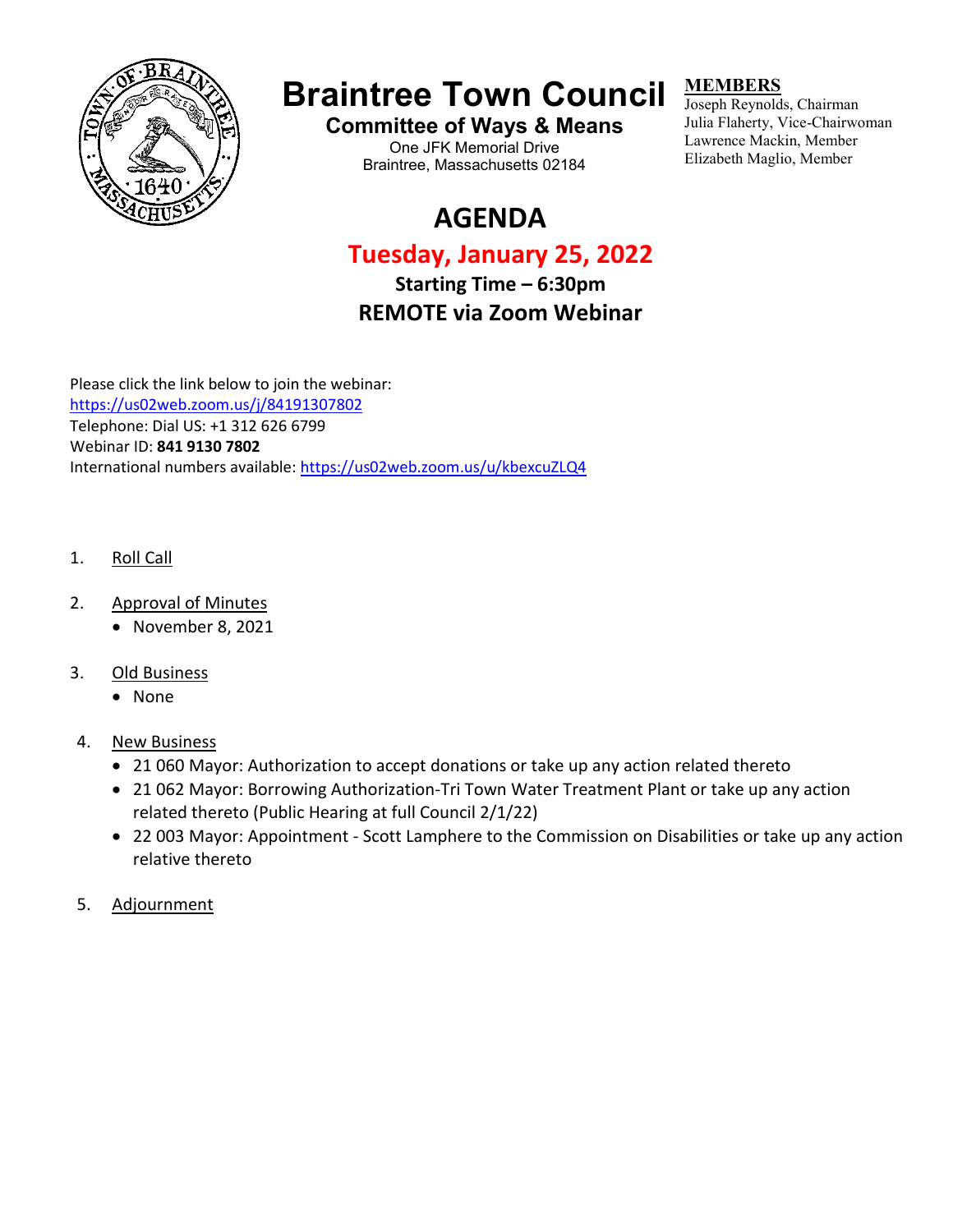

# **Braintree Town Council**

**Committee of Ways & Means** One JFK Memorial Drive Braintree, Massachusetts 02184

# **MINUTES Monday, November 8, 2021**

### **MEMBERS**

Meredith Boericke, Chairwoman Charles Ryan, Vice-Chair Donna Connors, Member Julia Flaherty, Member Steven Sciascia, Member

A meeting of the Committee of Ways & Means was held Remote via Zoom Webinar, on Monday, November 8, 2021 at 6:00p.m.

Councilor Boericke was in the Chair. Clerk of the Council, Susan M. Cimino conducted the roll call.

Present: Meredith Boericke, Chairwoman Charles Ryan, Vice-Chairman Donna Connors, Member Julia Flaherty, Member Steven Sciascia, Member Also Present: Nicole Taub, Chief of Staff/Town Solicitor Ed Spellman, Director of Municipal Finance Melissa SantucciRozzi, Planning Director Kelly Phelan, Conservation Planner Shawn McGoldrick, Town Auditor Janice Barris, Applicant

Janice Walsh, Applicant

The meeting was opened with the pledge of allegiance to the flag followed by a moment of silence for all those serving in our armed services, past and present.

### **Approval of Minutes**

### • **September 16, 2021**

Motion by Councilor Ryan to approve Minutes of September 16, 2021

- **Motion:** by Councilor Ryan to approve Minutes of September 16, 2021
- **Second:** by Councilor Flaherty
	- **Vote:** For (5–Boericke, Connors, Flaherty, Ryan, Sciascia), Against (0), Absent (0), Abstain (0)

### • **September 29, 2021**

Motion by Councilor Ryan to approve Minutes of September 29, 2021

- **Motion:** by Councilor Ryan to approve Minutes of September 29, 2021
- **Second:** by Councilor Flaherty
	- **Vote:** For (5–Boericke, Connors, Flaherty, Ryan, Sciascia), Against (0), Absent (0), Abstain (0)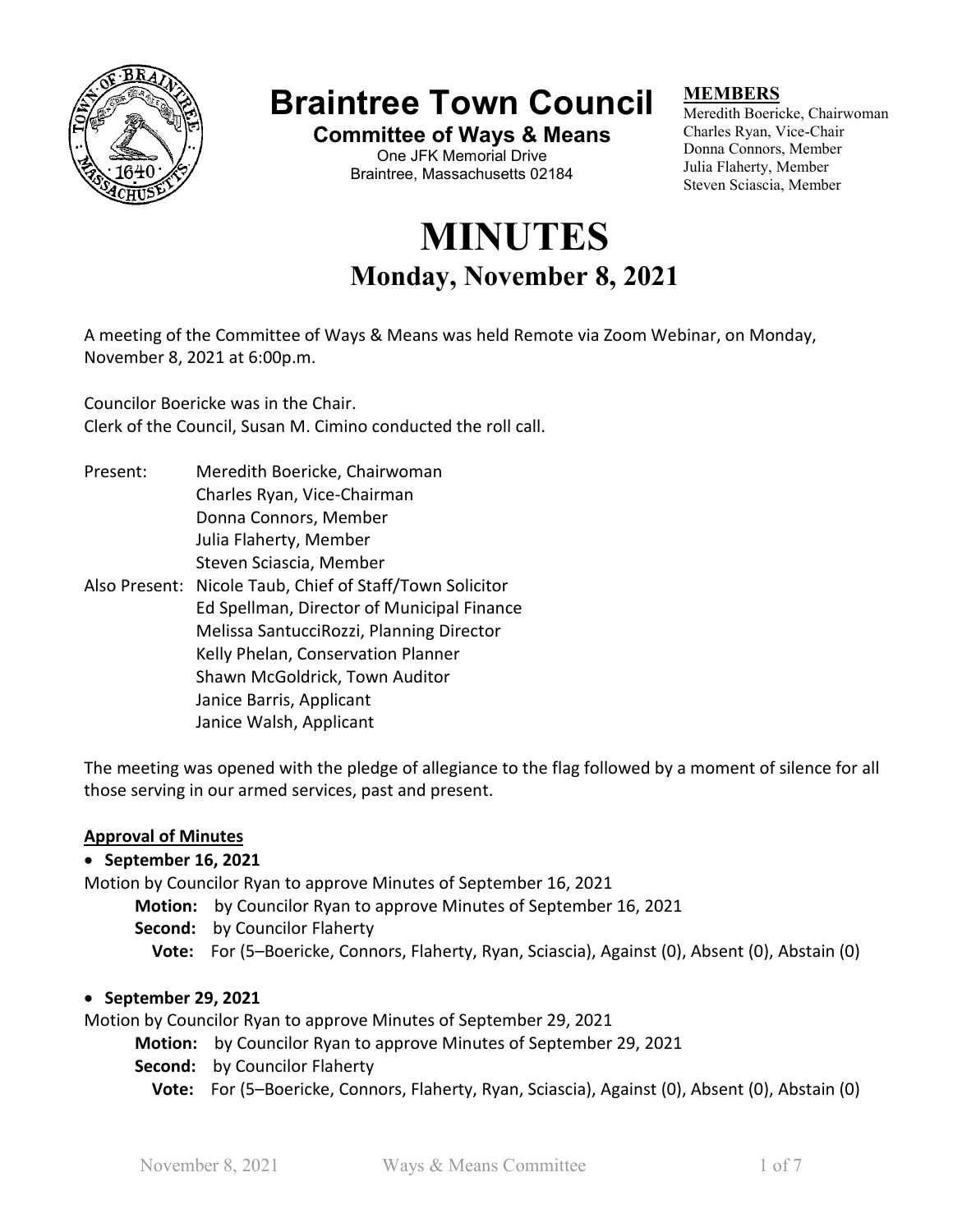### **Old Business**

• **21 050 Mayor: Appointment – Historical Commission, Brendan McCarthy or take up any action relative thereto**

Chairwoman Boericke stated Mr. McCarthy is not available to attend this evening. Is there a Motion to Table this to a future meeting when Mr. McCarthy can attend?

Motion by Councilor Connors to **TABLE Order 21 050** to a future meeting

**MOTION:** UPON THE REQUEST OF HIS HONOR, THE MAYOR, THE TOWN OF BRAINTREE, THROUGH THE BRAINTREE TOWN COUNCIL, AND IN ACCORDANCE WITH SECTIONS 3-3 OF THE CHARTER OF THE TOWN OF BRAINTREE TO APPROVE THE APPOINTMENT OF **Brendan McCarthy** TO THE **Historical Commission**.

 **Motion:** by Councilor Connors to **TABLE Order 21 050** to a future meeting  **Second:** by Councilor Sciascia  **Vote:** For (5–Boericke, Connors, Flaherty, Ryan, Sciascia), Against (0), Absent (0), Abstain (0)

### **New Business**

### • **21 055 Mayor: CPA appropriation—Request for Appropriation-Daughraty Gym Exterior Courts and Drainage or take up any action related thereto**

Nicole Taub, Chief of Staff stated this request is for an appropriation of \$443,000.00 from the CPA Unreserved Fund for exterior basketball and pickleball court rehabilitation and associated drainage and fencing adjacent to the Daughraty Gym. The project includes basketball and pickleball court rehabilitation at 547 Washington Street, the Daughraty Gym. Included in the proposal is increasing the number of courts from six to eight, fully reconstructing all courts, replacing fencing and nets and painting. The court surfaces will be also be slightly expanded to eliminate the grass perimeter within the fence line.

When reviewing the proposal, staff identified drainage issues in the vicinity of the Daughraty Gym and adjacent to the courts. Planning staff worked with representatives from the Department of Public Works to review a potential drainage design and associated cost, in order to ensure a complete project and proper drainage utilities once the new courts are installed. At the time of the vote, the cost of the drainage work required was estimated to be approximately \$98,070.00, but was not finalized. As a result, the recommended appropriation was based on ensuring that there are sufficient funds to include the new Stormwater System and prevent future deterioration due to lack of an appropriate stormwater infrastructure.

Chairwoman Boericke stated what is great about this is it has been resident driven from the start.

Motion read by Councilor Connors for favorable recommendation to the full Council Order 21 055: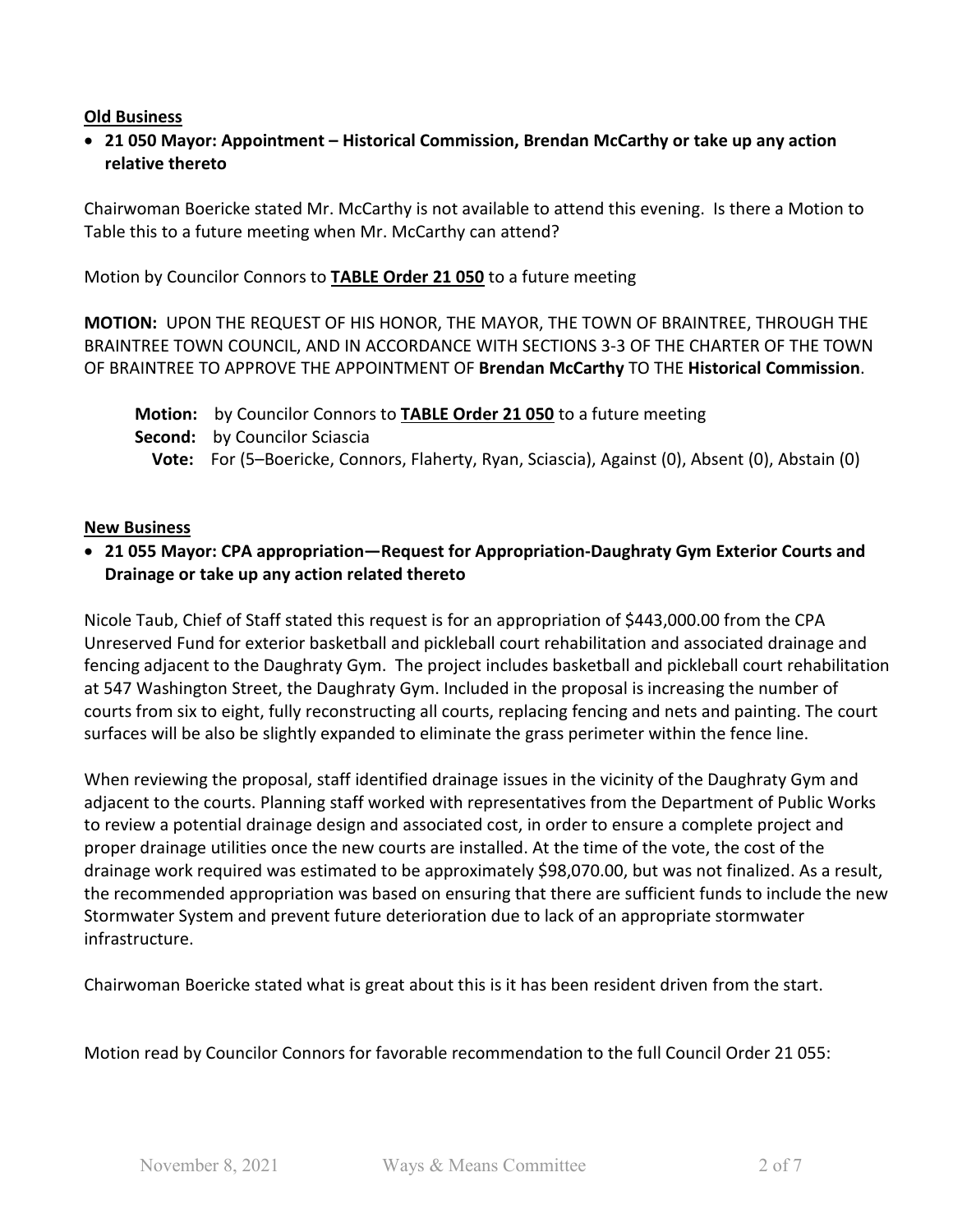**MOTION:** That in accordance with the provisions of Chapter 44B of the General Laws and with the recommendation of the Community Preservation Committee, the appropriation of \$443,000.00 from the CPA Unreserved Fund for exterior basketball and pickleball court rehabilitation and associated and drainage and fencing at and adjacent to the Daughraty Gym located at 538/546 Washington Street (Assessors Map 2022, Plots 01 and 2A). Said funds shall be expended under the direction of the Community Preservation Committee, the Director of Planning and Community Development, and the Department of Public Works.

 **Motion:** by Councilor Connors for favorable recommendation to the full Council Order 21 055  **Second:** by Councilor Ryan

 **Vote:** For (5–Boericke, Connors, Flaherty, Ryan, Sciascia), Against (0), Absent (0), Abstain (0)

• **21 056 Mayor: Resolution to file and accept grants with and from the Commonwealth of Massachusetts, Executive Office of Energy and Environmental Affairs for the Land and Water Conservation Fund Grant Program for Improvements to the Middle St Woods or take up any action related thereto**

Nicole Taub, Chief of Staff stated that in October 2020, the Council, with a unanimous recommendation from the Community Preservation Committee, voted to appropriate a total of \$300,000.00 from the Community Preservation Act Open Space and Unreserved Funds for the Middle Street Monatiquot River Trail Project. The proposed trail, approximately 1/3 of a mile in length and ADA compliant, will meander through the Middle Street Open Space property allowing the public to view and experience the Monatiquot River and overall site. The total cost of the project is estimated at approximately five hundred eighty-seven thousand dollars (\$587,000.00). The remaining balance of the costs will come from a grant from the Massachusetts Recreational Trails Program in the amount of \$42,000.00 and potential reimbursement from the Executive Office of Energy and Environmental Affairs Land and Water Conservation Fund Grant Program for the remaining balance of \$245,000.00.

While most grants are provided on a reimbursement basis, this program requires Council authorization to file and accept grants and take any such other actions as are necessary to carry out the terms of the grant.

Kelly Phelan, Conservation Planner stated we have been conditionally awarded the grant pending the Council vote to approve this on a reimbursement basis.

Motion by Councilor Connors for favorable recommendation to the full Council Order 21 056

### **MOTION:** To Approve Order 21 056 as submitted

- **Motion:** by Councilor Connors for favorable recommendation to the full Council Order 21 056  **Second:** by Councilor Ryan
	- **Vote:** For (5–Boericke, Connors, Flaherty, Ryan, Sciascia), Against (0), Absent (0), Abstain (0)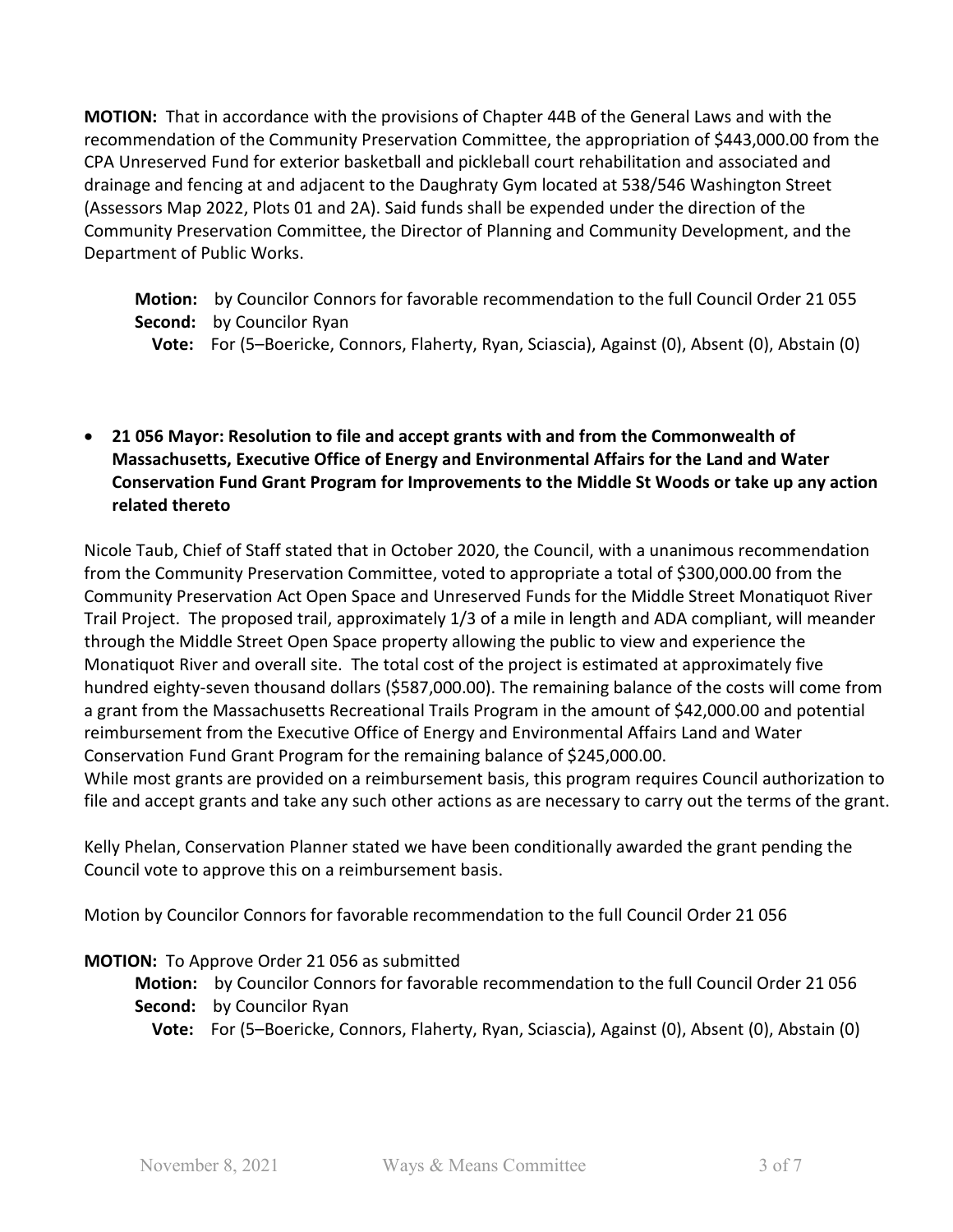Chairwoman Boericke stated these next two items are not a vote - this is for discussion. These two items are pertaining to the Town's budget and financial outlook.

### • **033 21 Councilor Boericke: Fiscal Q1 2022 Budget vs. Actual**

Nicole Taub, Chief of Staff gave an update on the Allen Street project noting the Planning Board has given approval at their meeting last month. Ms. Taub stated the Billboard is moving in the right direction. Those proposing this billboard indicated once all permits received they intend to move forward. This means 2.5 million to the Town over 20 years and the first \$1 million coming to the Town once that billboard is up and operational.

Ms. Taub gave the following update:

### FY21 Year End Close Out Update

Preliminary reports for FY21 close out show an increase in the free cash balance from \$3,000,000 to \$4,500,000. This is due, in part, to the following:

- Revenue surplus of approximately \$700,000
	- $\circ$  Property taxes = \$1,200,000
	- $\circ$  Motor vehicle excise = \$467,000
	- $\circ$  Licenses and permits = \$321,000
	- $\circ$  Rental billboard = (\$972,000)
	- $\circ$  Interest income = (\$157,000)
- Unspent operating budget appropriations of approximately \$900,000
	- $\circ$  Human Resources = \$268,657.34
	- $\circ$  Department of Public Works = \$223,844.36
	- o Police = \$183,929.05
	- o Finance = \$165,484.21
	- $\circ$  Planning and Community Development = \$48,996.17

State Aid (as of October 2021) Level funding State Aid based on FY21 funding:

- \$25,262,782
- -Offsets (\$60,386)
- -Assessments (\$4,132,962)
- $\bullet$  TOTAL = \$21,069,434

To date, the Town has received confirmation that the State Aid for FY22, minus assessments, will result in a net decrease in the amount of \$94,896 from the budgeted amount.

- State Aid--\$25,276,227 (+\$13,445)
- State Assessment--\$4,234,509 (-\$102,725)
- Offset--\$67,180 (-\$6,794)
- TOTAL \$20,974,538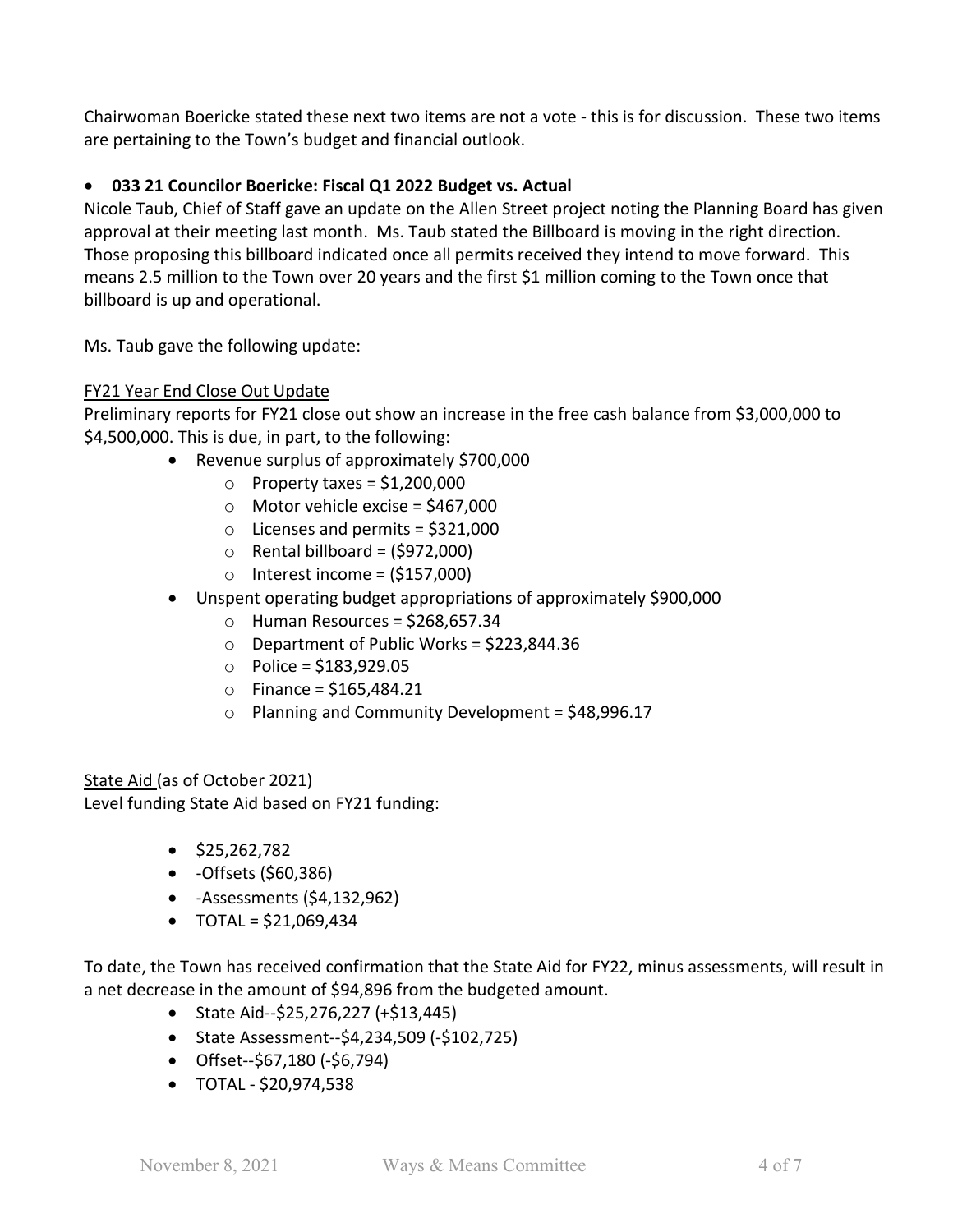### Meals Tax

Meals Tax was level funded from FY21 and included a 25% reduction from FY20 values. The annual estimated revenue is \$936,000.

- Based on prior years, we estimated receipt of \$230,724 in the first quarter:
	- $O$  Q2 = \$227,074
	- $O$  Q3 = \$241,394
	- $O$  Q4 = \$236,808
- Initial earnings report shows receipt of \$324,644 (140.71%) in Q1, or 34.68% of the total year's projected revenue. This is a significant increase over FY21 Q1, which came in at \$198,630 (86.09%).

### Rooms Tax

Rooms Tax was level funded from FY21 and included a 50% reduction from FY20 values. The estimated annual revenue is \$632,500.

- Based on prior years, we estimated receipt of \$155,911 in the first quarter:
	- $O$  Q2 = \$153,445
	- o Q3 = \$163,122
	- $O$  Q4 = \$160,023
- Initial earnings report shows receipt of \$311,110 (199.54%) in Q1, or 49.19% of the total year's projection. Again, this revenue is up significantly from FY21 Q1, which came in at \$192,729 (93.9%).

Licenses and Permits (FY22 budgeted amount: \$1,669,667)

The Building Department Permit Fees, including Building, Plumbing, Gas, Electric, CO's, CI's and signs) received from July 1, 2021 through September 30, 2021, total \$615,665.00 (36.87%), almost double the total fees received in FY21 Q1.

### Police Overtime

As of the end of October 2021, police overtime expenditures are at \$603,000, approximately \$91,000 under budget; however, due to unanticipated absences/leaves (some of which relate to the June 2021 incident), overtime needs are likely to exceed the budgeted amount and require a supplemental appropriation greater than originally anticipated. The Police Department continues to monitor overtime spending and make adjustments where available to reduce the associated costs. In addition to previously identified funding sources for supplemental transfers, current projections estimate the need for less than \$1,000,000 in additional supplemental funding in FY22.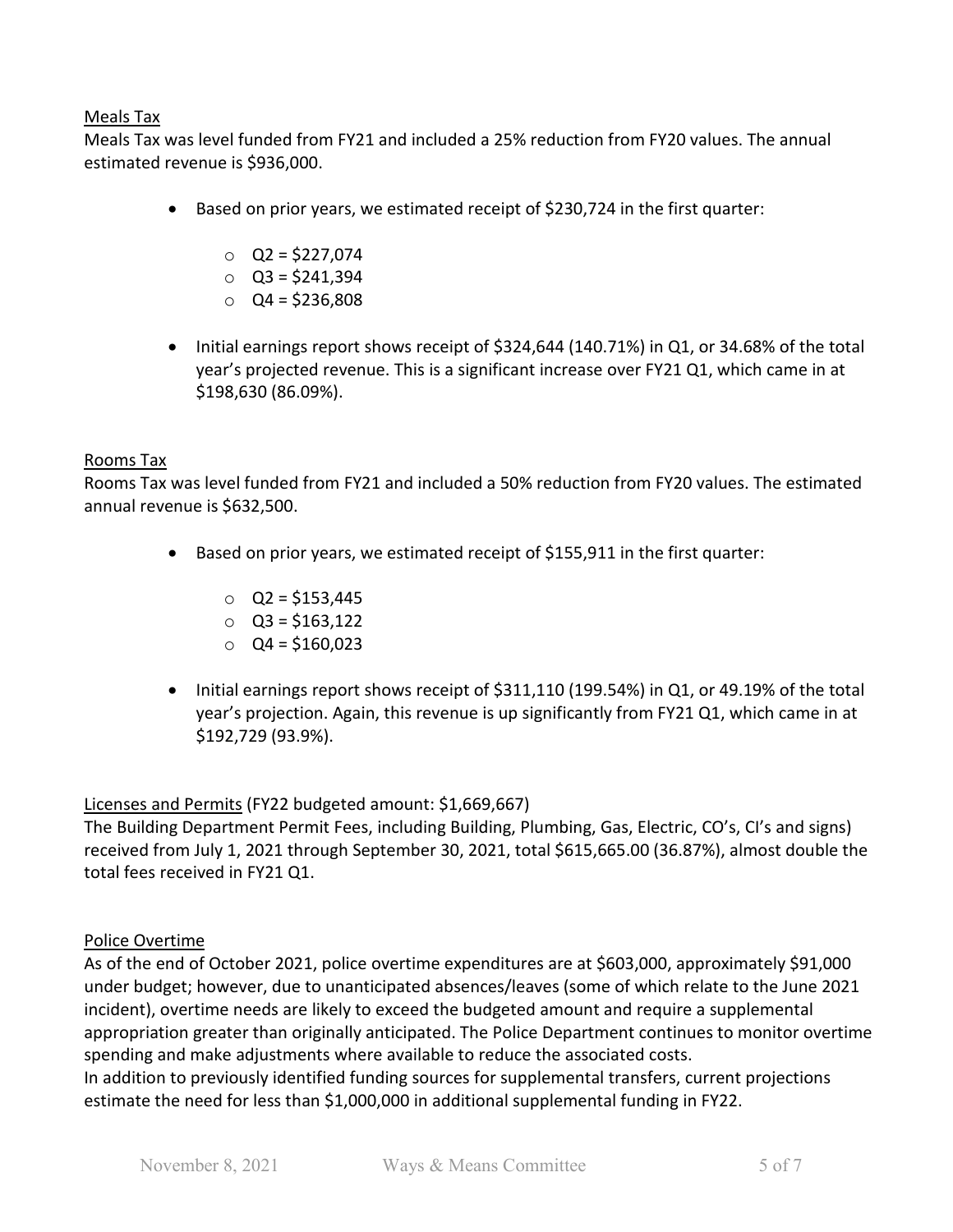Nicole Taub, Chief of Staff stated I feel this is a more positive outlook than we thought it would be. Businesses are on an up-swing, the Town is on an up-swing. We will continue to watch our pennies closely and be wise in our spending.

Councilor Connors stated I believed we were going to get a report showing each department and where they are at budget to actuals by line items. We would like to receive this quarterly.

### • **024 21 Councilor Connors, Mackin, Sciascia: Develop and Review a Long-Term Budget Forecast**

Shawn McGoldrick, Town Auditor created a financial model and provided a presentation to the committee members. This full presentation can be viewed on BCAMTV YouTube titled "Ways and Means meeting November 8, 2021".

Chairwoman Boericke stated the Ways & Means Committee worked with our Town Auditor to develop a long-term budget forecast model. It's important for residents to know that the Town Auditor reports to the Town Council, not to the Mayor.

The Town Auditor created a dynamic financial model that provides "what if" scenarios for the next ten years.

In the near term, the Auditor's report finds that at the current pace the Town's expenses are exceeding the Town's revenue, meaning we need additional sources of money to preserve the services we count on and deserve. We are spending more than we are earning. In the coming years, it is expected that we could have a gap in the millions of dollars to fill as our costs continue to grow at a faster rate than our property taxes increase. The Town Auditor's detailed memo is available on-line.

During the Committee meeting, when reviewing the financial model, the discussion turned to ways in which we could seek to fill the funding gap. Again, if we are spending more than we are earning and we don't have money to bridge the gap, budget cuts become necessary. Massachusetts cities and towns have four primary ways to increase funding for services: increasing taxes, increasing fees, increasing redevelopment and new growth, and finding one-time sources of money through grants. Which direction Braintree will go, is up to all of us and beginning the conversation now will help us when we get to our budget discussions next spring.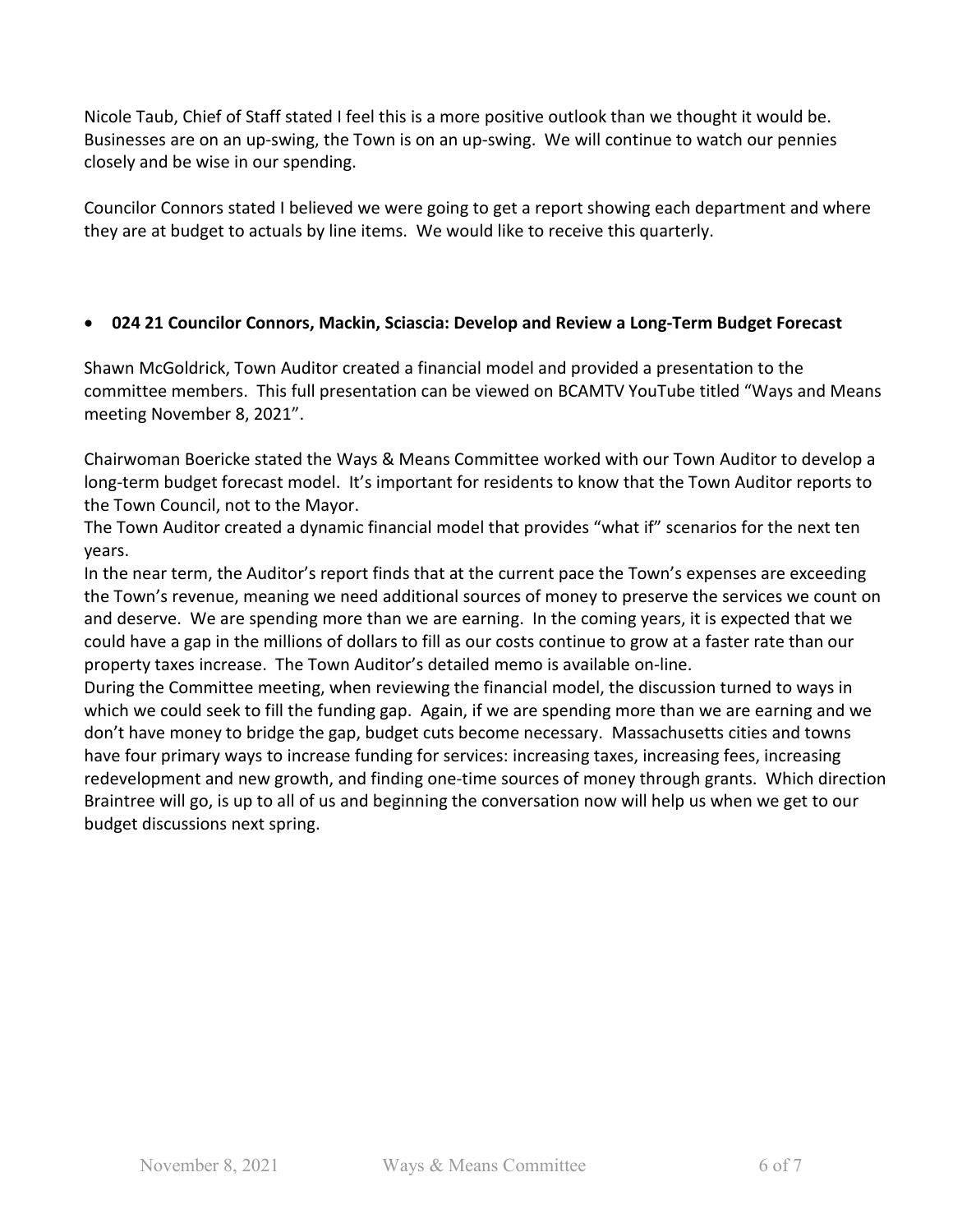It was unanimously voted to adjourn the meeting at 7:50p.m. by Roll Call Vote.

Respectfully submitted, Susan M. Cimino Clerk of the Council

### **Documents provided for Meeting**

- Minutes of September 16, 2021
- Minutes of September 29, 2021
- 21 055 Mayor: CPA appropriation—Request for Appropriation-Daughraty Gym Exterior Courts and Drainage or take up any action related thereto
- 21 056 Mayor: Resolution to file and accept grants with and from the Commonwealth of Massachusetts, Executive Office of Energy and Environmental Affairs for the Land and Water Conservation Fund Grant Program for Improvements to the Middle St Woods or take up any action related thereto
- 033 21 Councilor Boericke: Fiscal Q1 2022 Budget vs. Actual
- 024 21 Councilor Connors, Mackin, Sciascia: Develop and Review a Long-Term Budget Forecast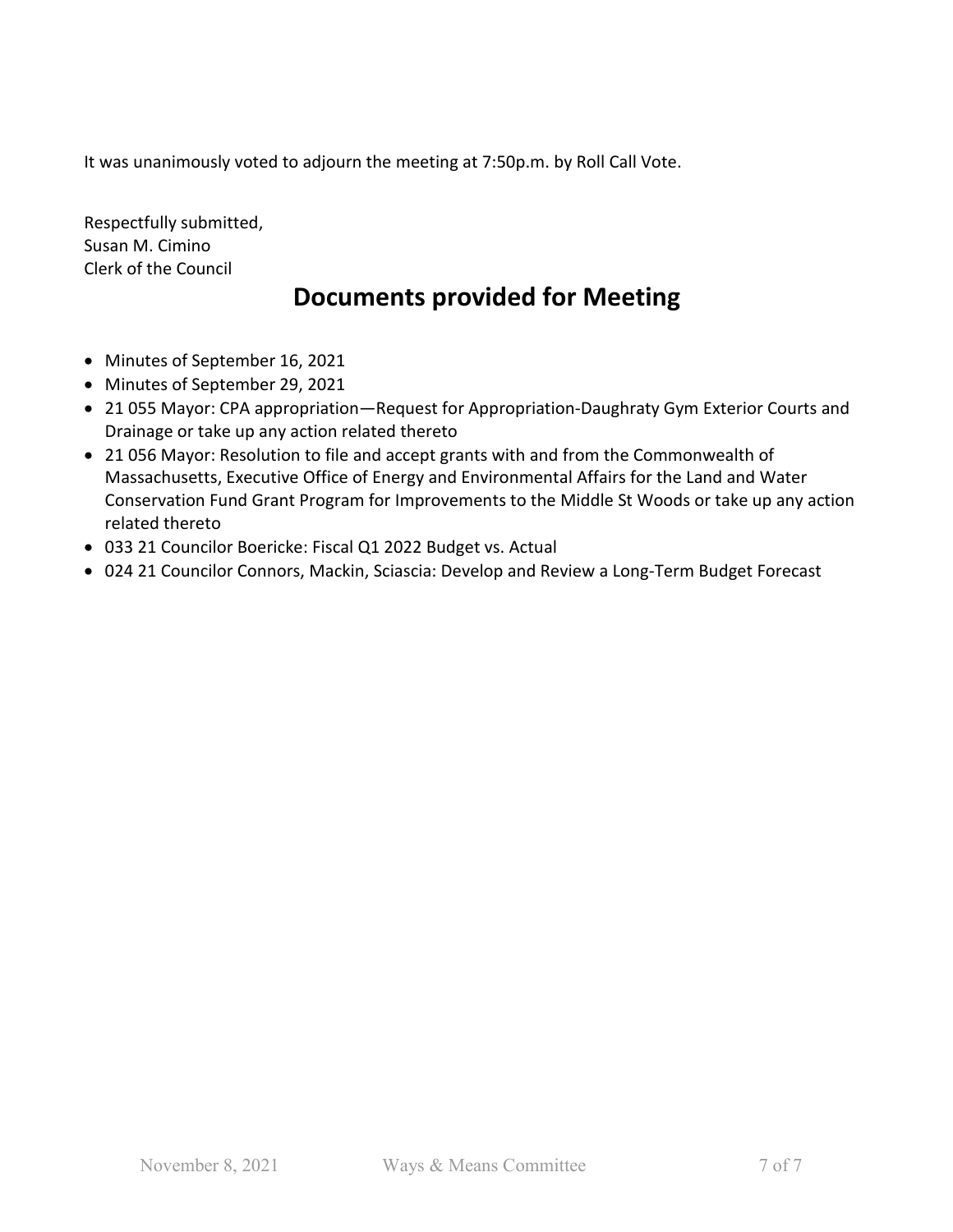## $#21 - 060$



Office of the Mayor **One JFK Memorial Drive Braintree, Massachusetts 02184** 

**Charles C. Kokoros** Mayor

781-794-8100

8:2 NA -6 PN 2:3

To: Meredith Boericke, President of the Council Susan Cimino, Clerk of the Council James Casey, Town Clerk

From: Charles C. Kokoros, Mayor QCK

 $CC:$ Nicole I. Taub, Chief of Staff and Director of Operations Edward Spellman, Director of Municipal Finance Chief Mark Dubois, Braintree Police Department Sergeant Corey Chambers, Braintree Police Department Mary Kenney, Staff Executive, Braintree Police Department

Date: January 6, 2022

Re: Authorization to Accept a Donation **Envision Bank** 

Dear President Boericke, Clerk Cimino and Clerk Casey,

I am submitting this request for your consideration and acceptance of the following donation to be used for the stated purposes.

In 2021, Envision Bank had a promotion where they would donate \$10 to a local animal shelter of the customer's choosing if they opened a new checking account. Through donations raised during the promotion, Envision Bank would like to donate \$300.00 to the Animal Control Shelter, located at 282R Union Street.

Based on consultation with the Animal Control Officer, and with your approval, the funds will be used to purchase new dog beds, food and treats for animals that come into our possession.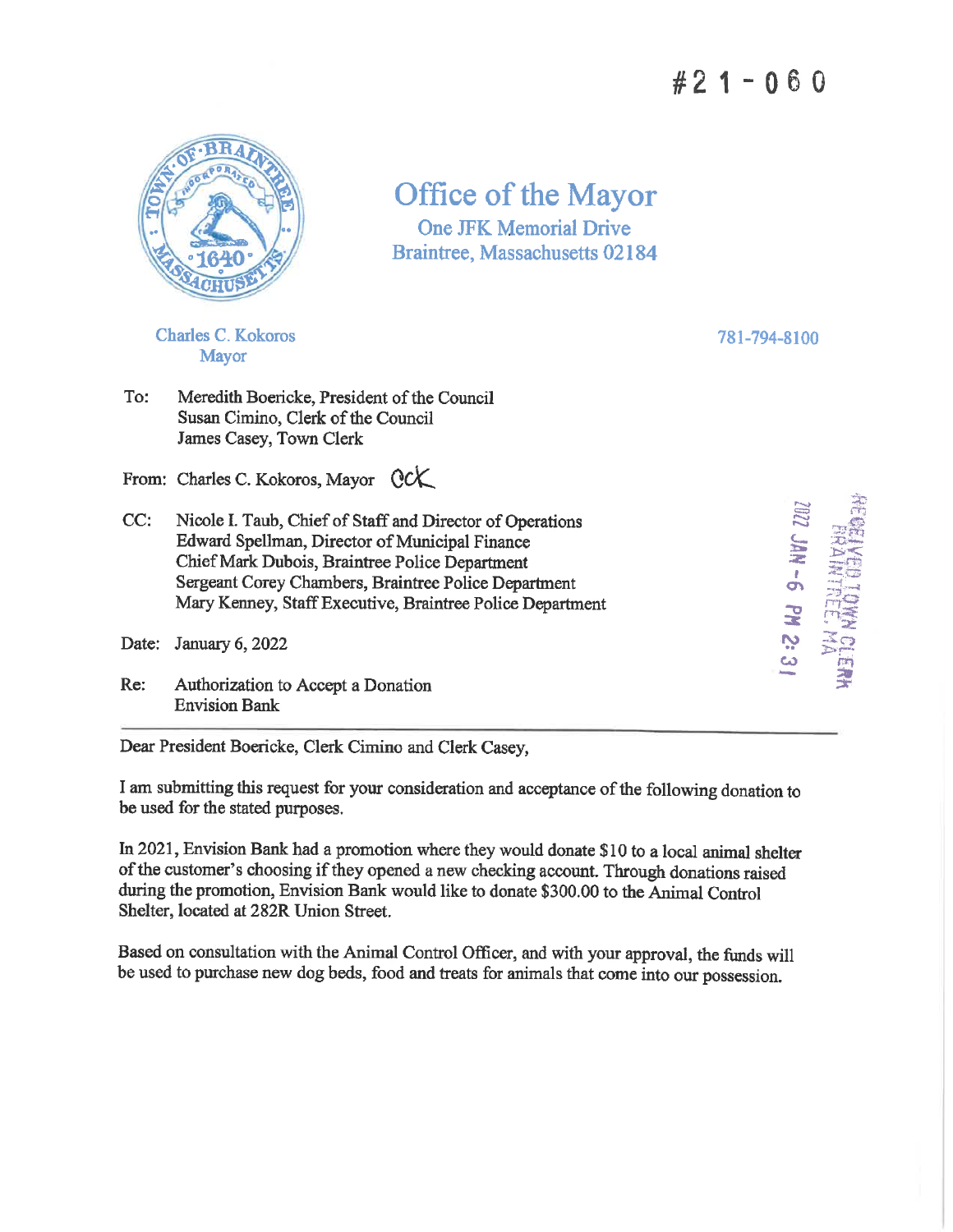Accordingly, your review and approval of the following motion is requested:

MOTION: That the Town of Braintree be and hereby is authorized, in accordance with Section 53A of Chapter 44 of the Massachusetts General Laws to accept the following gift upon the conditions attached and herein set forth:

| <b>DONOR</b>         | <b>GIFT</b> | <b>PURPOSE</b>         |
|----------------------|-------------|------------------------|
| <b>Envision Bank</b> | \$300       | Animal Control Shelter |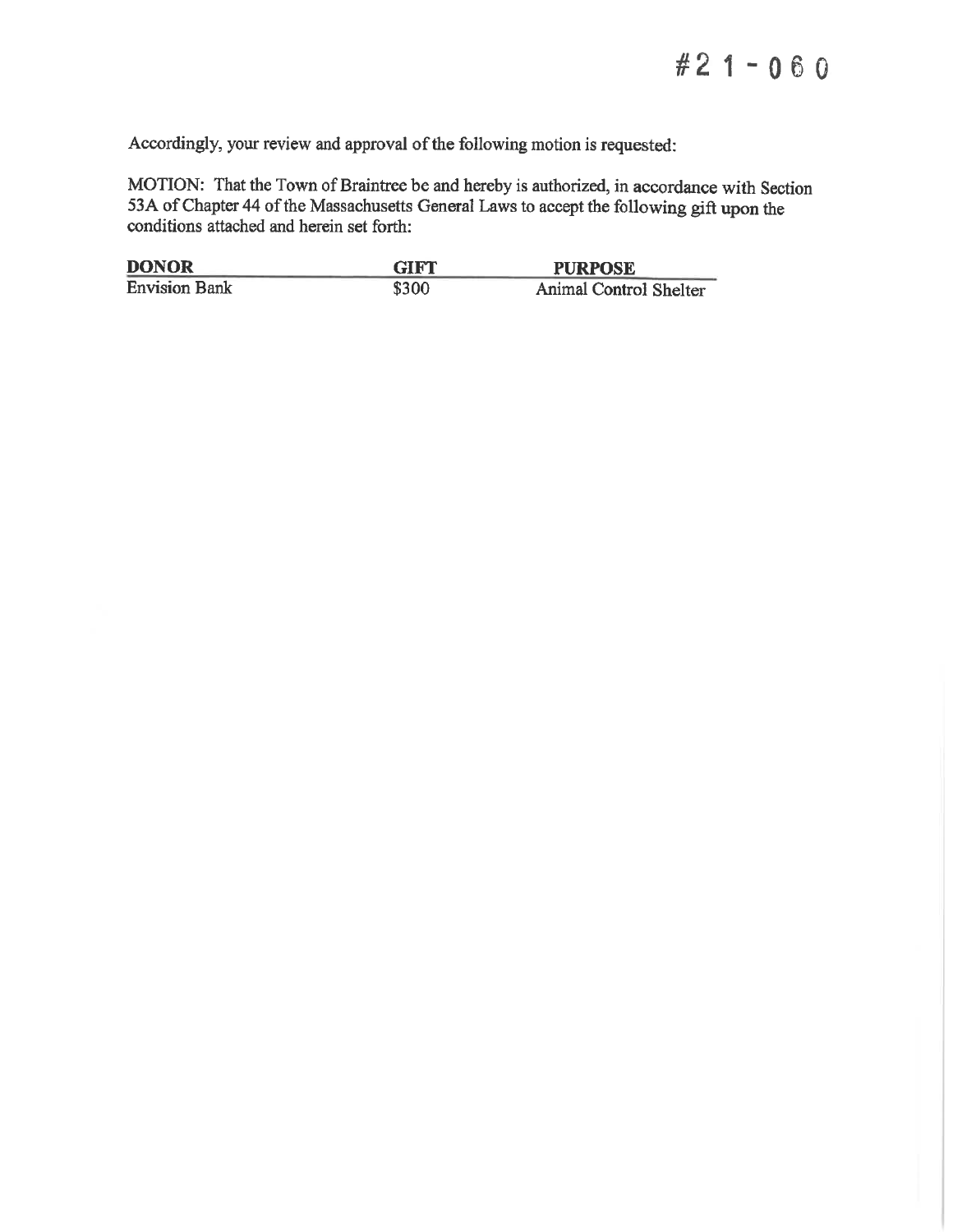# $#21 - 062$



Office of the Mayor **One JFK Memorial Drive** Braintree, Massachusetts 02184

**Charles C. Kokoros Mayor** 

781-794-8100

To: Meredith Boericke, President of the Council Susan Cimino, Clerk of the Council James Casey, Town Clerk

From: Charles C. Kokoros, Mayor CCK

 $CC:$ Nicole I. Taub, Chief of Staff and Director of Operations Edward Spellman, Director of Municipal Finance James Arsenault, Director, Department of Public Works Louis Dutton, Water Works Superintendent

Date: January 6, 2022

Request for Supplemental Appropriation - Fiscal Year 2022 Tri Town Water Treatment  $Re:$ Plant

Dear President Boericke, Clerk Cimino and Clerk Casey,

The Tri Town Water District (the "District") on behalf of Braintree, Randolph and Holbrook, recently applied for financial assistance through the Drinking Water State Revolving Fund Program for the Tri Town Regional Water Treatment Plant Project.

In order to receive the necessary Drinking Water Trust and MassDEP Project Approval Certificate and Permission to Advertise in March 2022, certification of the appropriation of the entire project from design through start up is required. As of this memorandum, the Town has appropriated a total of \$33,700,000, for the design, construction and construction phase engineering services for the project (excluding the subaqueous transmission mains construction that will be funded by Randolph and Holbrook) based on the Conceptual Opinion of Probable Construct Cost (the "OPCC") from 2018 (\$67,136,000) broken down as follows:

- 18-005 \$1,700,000
- 18-033 \$23,300,000
- 20-029 \$8,700,000

 $\mathbf{r}$ 四星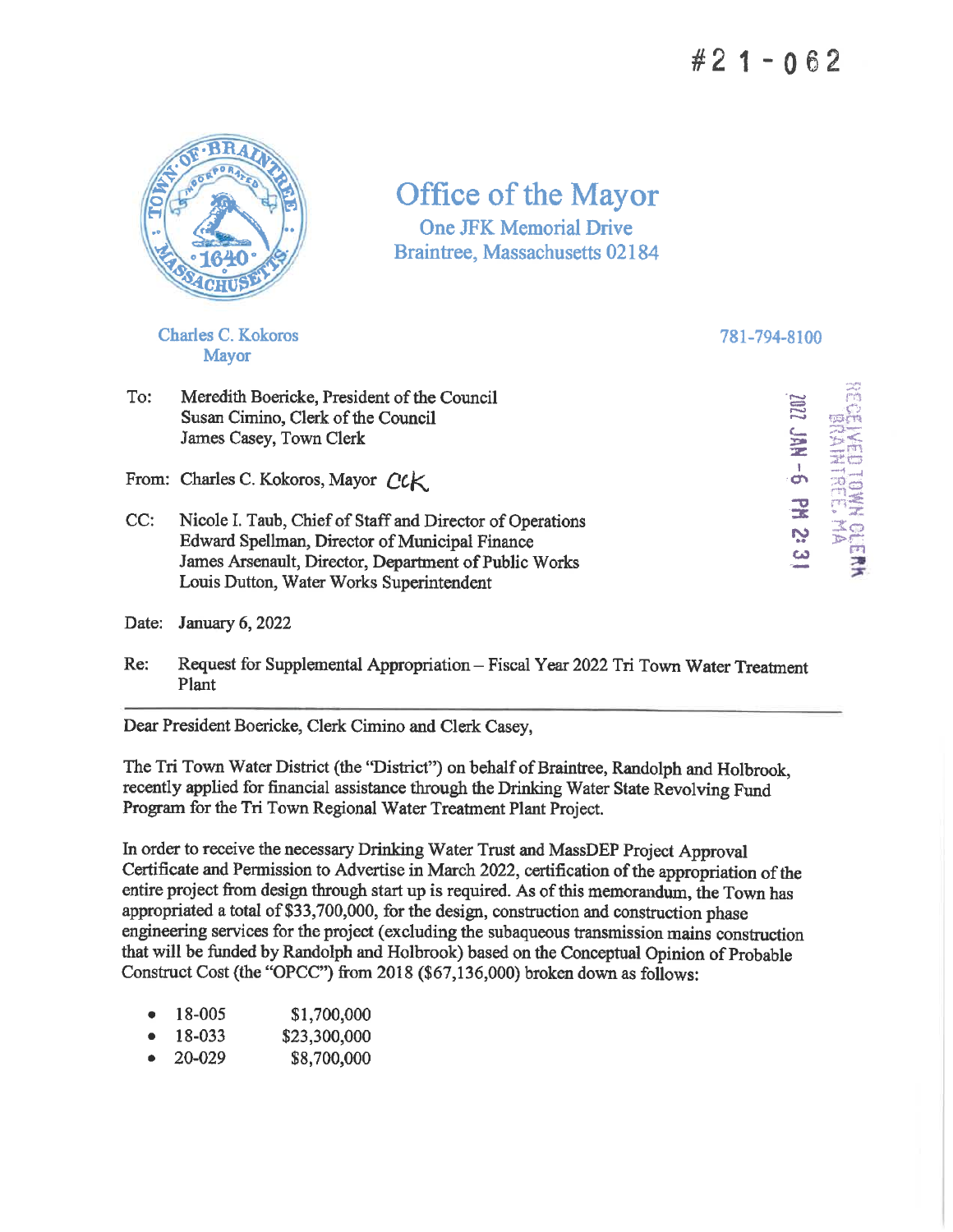## $#21 - 062$

As part of the 90% design submission, a current OPCC was prepared by an independent construction estimator based on the now detailed design. The November 2021 OPCC total for the design, construction and construction phase engineering services \$78,761,618 (excluding the subaqueous transmission mains construction that will be funded by Randolph and Holbrook). The following is a summary of the increased costs associated with the project, as provided by Environmental Partners, the Project Manager:

- 1. Escalation—There is a great deal of uncertainty as inflation continues to ramp up. Specifically, supply chain disruption due to the long-term effects of COVID 19 have resulted in an increase of escalation of the construction rate from 3.5% to 5.0%, valued at an increase of \$0.5M.
- 2. Water & Wastewater Equipment Costs—Supply chain uncertainty and lead time issues are impacting cost and openness of suppliers to hold pricing firm. Some suppliers will now only quote firm prices at order time, resulting in an increase of \$1.4M total from all divisions.
- 3. Dissolved Air Floatation unit pricing increased by \$0.2M in May 2021, following submission of the 60% estimate.
- 4. Average labor costs increased from \$94.50/hour to \$101.64/hour, resulting in an increase of \$1.7M.
- 5. Concrete material costs increased by \$1.6M.
- 6. Electrical material costs increased by \$1.6M.
- 7. General Contractor Overhead and Profit multiplier on costs outlined above increased \$1.1M.
- 8. Costs due to advancement of design and reduced by contingency total \$1.4M.
- 9. Owner's Project Manager and design engineering services for construction phase services and resident project representatives increased by \$2M.

As a result of the increases detailed above, and the requirement that Braintree, along with Randolph and Holbrook, certify that financial appropriations have been made for the entire project, the Town must borrow an additional \$5,680,809 to cover its share of the costs for the Tri Town Regional Water Treatment Plant.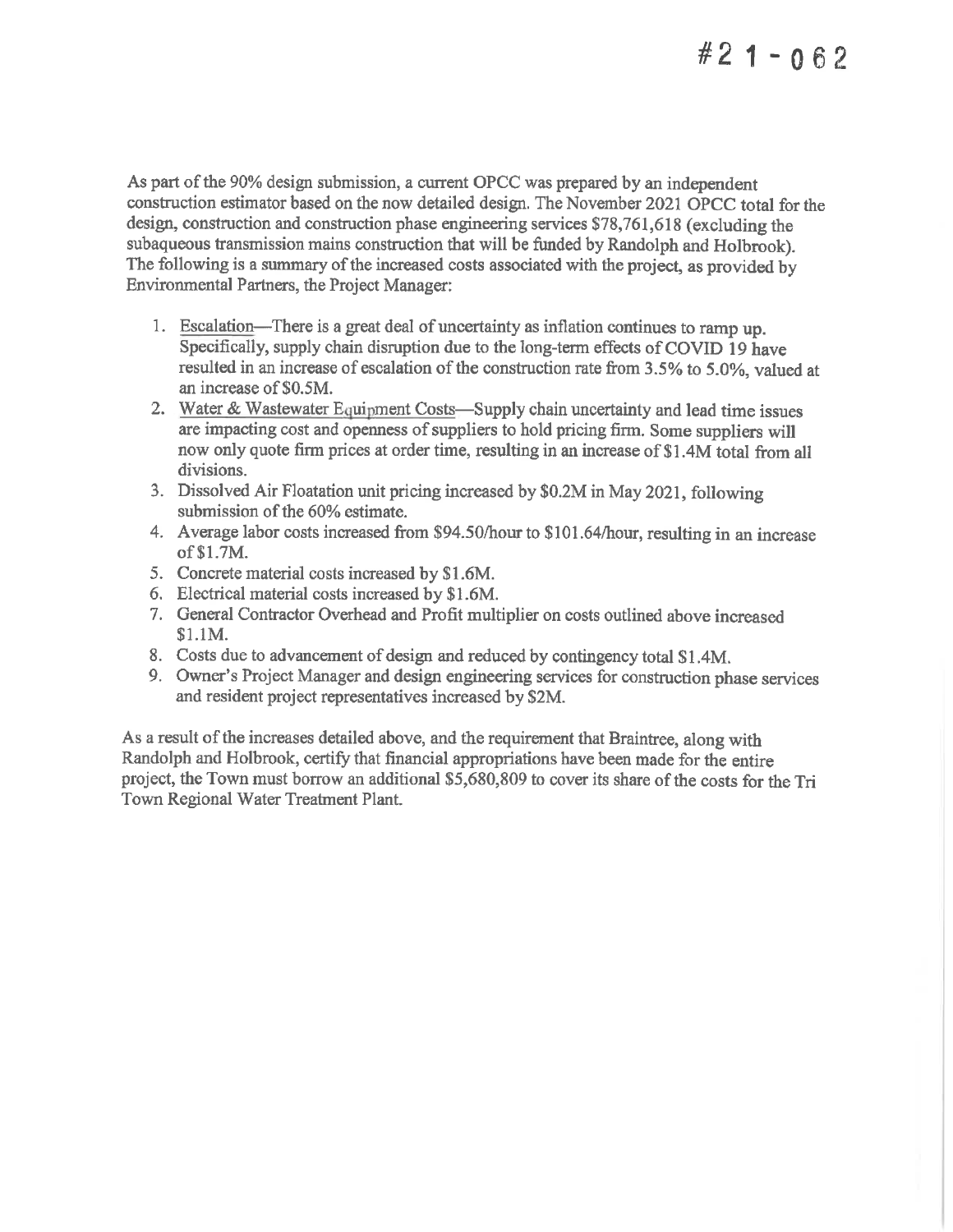Accordingly, your review and approval of the following order is requested.

### TOWN OF BRAINTREE, MASSACHUSETTS

### IN TOWN COUNCIL

### **ORDERED:**

That the Town of Braintree appropriates Five Million Six Hundred Eighty-One Thousand Dollars (\$5,681,000) to pay the Town's share of the costs of designing, constructing, equipping and furnishing the Tri Town water treatment plant, which is to be undertaken with the Towns of Randolph and Holbrook, and for the payment of all costs incidental and related thereto, which amount shall be expended in addition to all other amounts previously appropriated by the Town for this project. To meet this appropriation, the Treasurer, with the approval of the Mayor, is authorized to borrow said amount under and pursuant to G. L. c. 44,  $\S7(1)$ ,  $\S8(4)$  or pursuant to any other enabling authority, and to issue bonds or notes of the Town therefor. The amount authorized to be borrowed by this order shall be reduced to the extent of any grants received by the Town on account of this project. All or any portion of the amount authorized to be borrowed by this order may be obtained through the Massachusetts Clean Water Trust.

Any premium received by the Town upon the sale of any bonds or notes approved by this order. less any such premium applied to the payment of the costs of issuance of such bonds or notes, may be applied to the payment of costs approved by this order in accordance with G. L. c. 44, §20 of the General Laws, thereby reducing the amount authorized to be borrowed to pay such costs by a like amount.

Note: As this request involves a loan authorization, advertising and a public hearing is required under Sections 2-9 and 6-7 of the Town Charter. The entire text of the order should be published in the advertisement.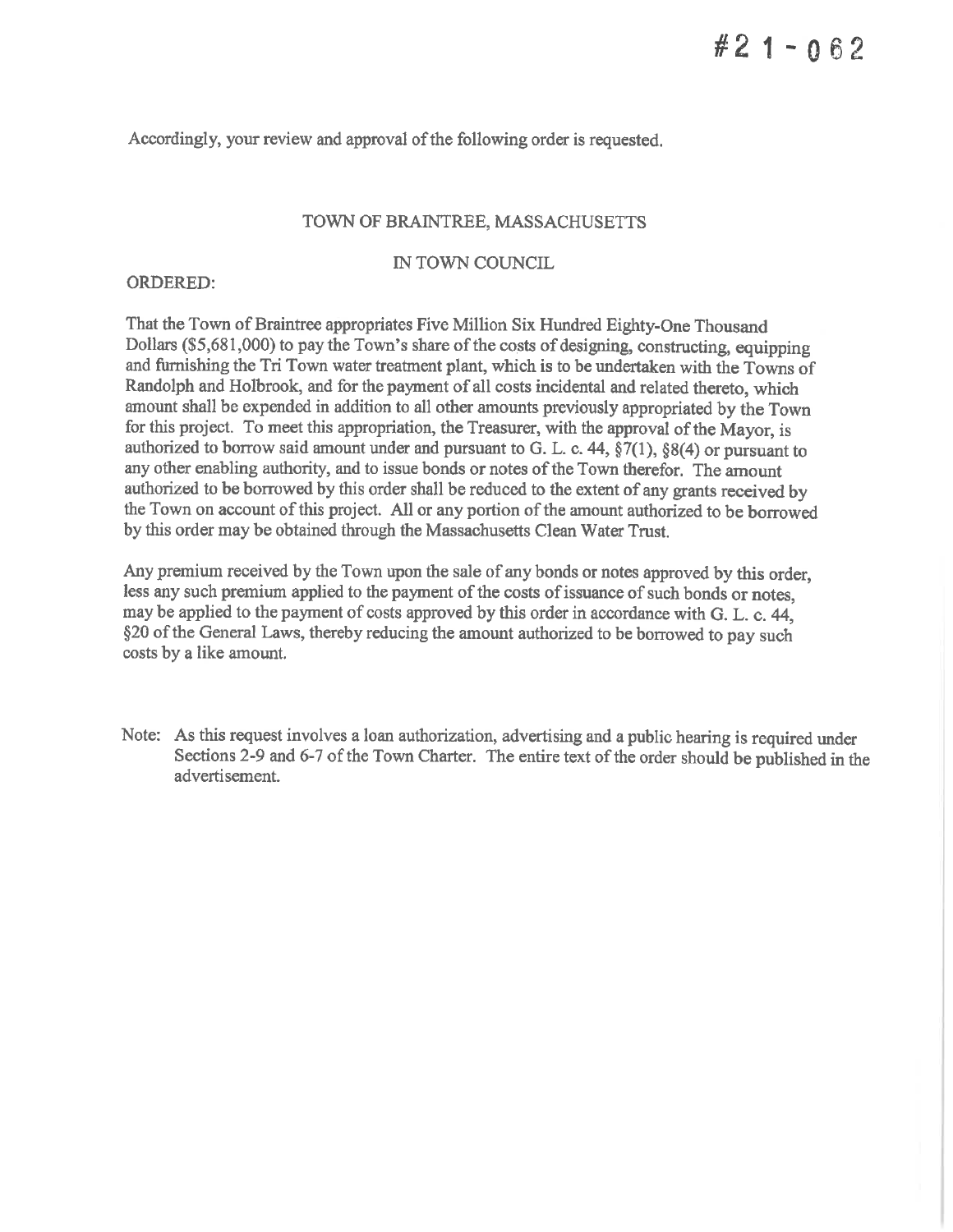

**Charles C. Kokoros** Mayor

## **Office of the Mayor**

**One JFK Memorial Drive Braintree, Massachusetts 02184** 

781-794-8100

22 003

### **MEMORANDUM**

 $To:$ Meredith Boericke, President of the Council Susan Cimino, Clerk of the Council James Casey, Town Clerk

From: Mayor Charles C. Kokoros CC

 $CC:$ Nicole I. Taub, Chief of Staff and Director of Operations Marybeth McGrath, Director of Municipal Licenses and Inspections Kristina Ziniti, ADA Coordinator

Date: January 14, 2022

Appointment to Commission on Disabilities  $Re:$ 

President Boericke, Clerk Cimino and Clerk Casey,

Pursuant to my authority as Mayor under Section 3-3 of the Braintree Town Charter I hereby appoint Scott Lamphere to the Commission on Disabilities. Mr. Lamphere earned a bachelor's degree in history from the University of Vermont and earned a master's degree in counseling from Northern Arizona University. Mr. Lamphere currently works as the Director of Residential Life at Lasell University and is the Coordinator of Student Conduct. Additionally, from 2012 to 2020 Mr. Lamphere served as the Director of Disability Services at Lasell University.

As you can see from Mr. Lamphere's resume, he has a wealth of experience and knowledge that will benefit the Commission on Disabilities and our community, including providing support to students with disabilities, advocating for disabled students and their families and maintaining a working knowledge of state and federal laws and regulations concerning the rights of persons with disabilities. Additionally, Mr. Lamphere has chaired the College's Disability Services Committee where he helped address the needs of students with documented disabilities and guided the development of comprehensive protocols and procedures to best meet students' needs. Mr. Lamphere is also a member of the Leading for Change Higher Education Diversity Consortium and is a certified 504 coordinator. I am confident in Mr. Lamphere's abilities and I know that he is a most qualified candidate to serve on the Commission on Disabilities.

I appreciate your review of this appointment and request favorable action. Attached is Scott Lamphere's resume.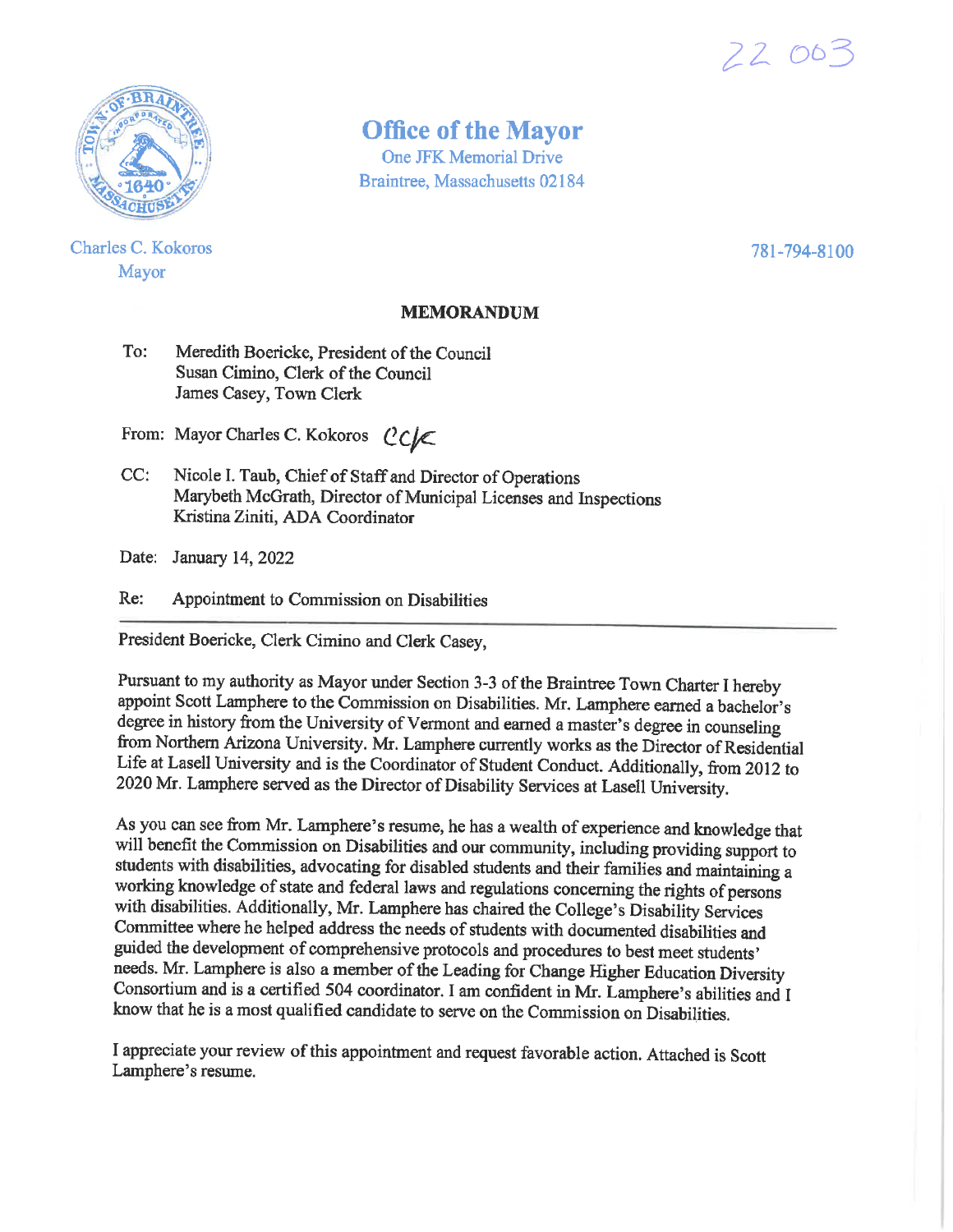

**Scott** Lamphere Braintree, MA

 $sc1844@gmail.com$  $(339)$  235-0585

### **Education**

Masters of Education in Counseling, Northern Arizona University, Flagstaff, July 2002

Bachelor of Arts in History, University of Vermont, Burlington, May 1995

#### **Experience**

**Lasell University Office of Student Affairs** Newton, Massachusetts

Director of Residential Life 2004 - 2012 and 2020 - present Director of Disability Services 2012 - 2020 Coordinator of Student Conduct 2004 - present

#### **Residential Life Responsibilities**

 $\Box$ Ensure facility integrity and safety for student residents in 1250 bed residential housing system.

2004-2020

- $\Box$ Set spending priorities and initiatives for \$250,000 annual departmental budget.
- $\Box$ Oversee operations and technology, residence education, assignments, selection and training.
- Train and supervise five professional staff members  $\Box$
- $\Box$ Provide staff training and development, oversee hiring and supervision of 45 Resident Assistants.

#### **Disability Related Responsibilities**

- Serve as the College's 504 Coordinator and provide support to students with disabilities.  $\Box$
- $\Box$ Provide individual consultation and advocacy for students and families.
- Keep current with developing information regarding state and federal laws and regulations concerning the rights of persons with disabilities and inform appropriate parties of advancing standards.
- $\Box$  Ensure appropriate processes are in place to provide prompt and equitable resolutions of complaints and inquiries.
- Chair the Disability Services Committee, address needs of students with documented disabilities and  $\Box$ guide development of comprehensive protocols and procedures to best meet student needs.
- Deliver ongoing education and programming to the campus community related to disability.  $\Box$
- Maintain all appropriate records related to services/support provided to individuals with disabilities.  $\Box$
- $\Box$ Member of Lasell College's team participating in the Leading for Change – Higher Education Diversity Consortium.

#### **Conduct Related Responsibilities**

- $\Box$  Oversee the day-to-day operations of the University's system; serve as senior Administrative Hearing Officer, adjudicating serious violations of University Policy; assign cases to Hearing Officers
- $\Box$  Provide on-going education and supervision.
- $\Box$ Manage and maintain web-based Conduct Coordinator program, to track student conduct records, and all campus incident reports.
- $\Box$  Produce comprehensive biannual statistical reports on activity within the Conduct System.